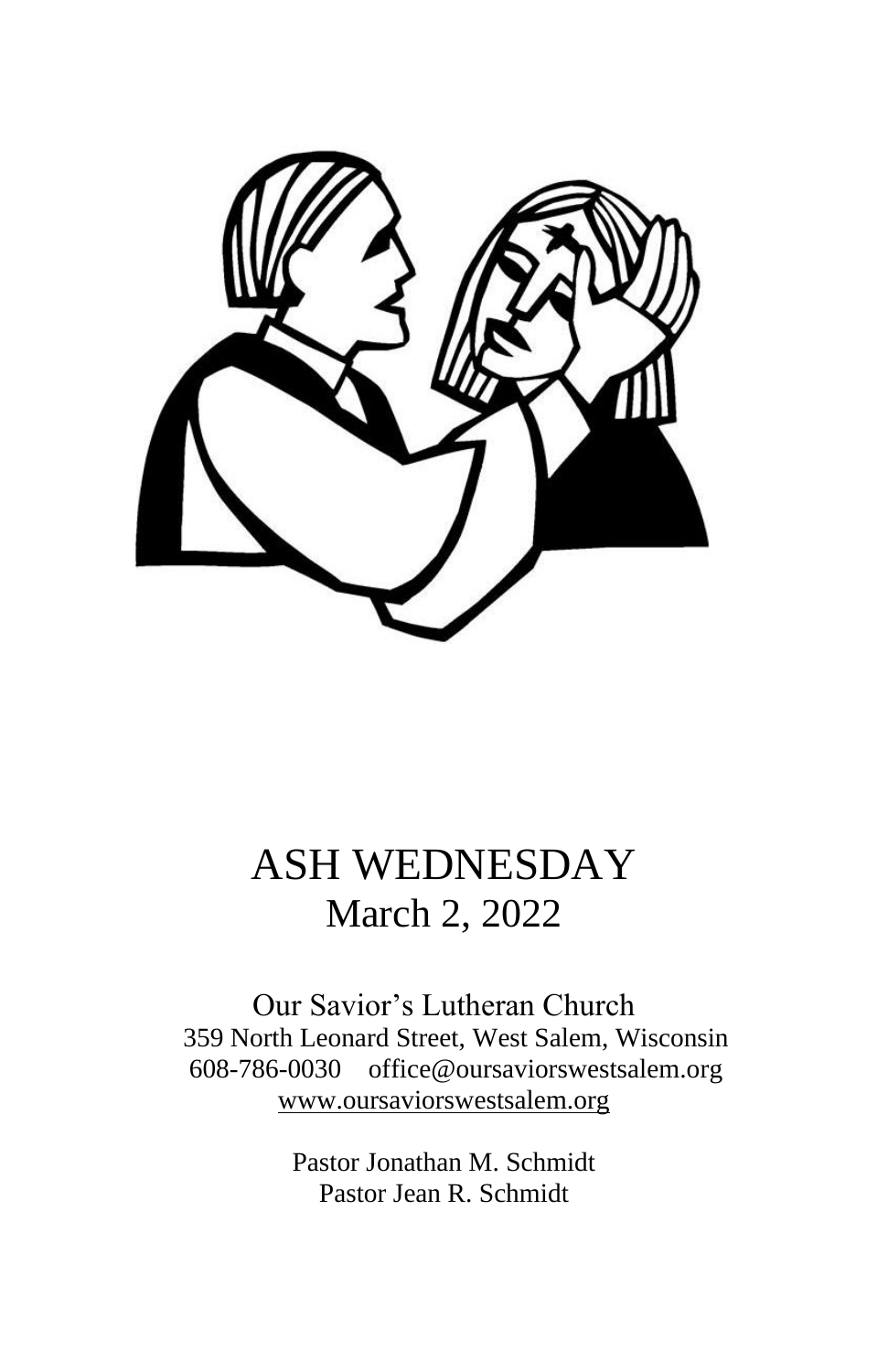We gather today in a spirit of repentance and confession. We begin our Lenten journey toward the center of our faith Jesus' death and resurrection.



As part of our worship, we will offer you the opportunity to receive the imposition of ashes on your forehead. This ancient ritual gives Ash Wednesday its name.

On Palm Sunday loud hosannas greeted Jesus as King. Those words have turned to ashes in our

mouths as we realize we fail to follow and to trust that same King.

In the Old Testament, people wore sackcloth and put ashes on their heads to publicly express their repentance and sorrow over their sin. Such confession of sin brought forgiveness and renewal to their lives.

The ashes also symbolize our mortality. We proclaim in the funeral liturgy, "earth to earth, ashes to ashes, dust to dust." We all will die and return to the dust from which we came. When we acknowledge that death will come, we remember to live more fully *now* in the grace God gives us.

We impose the ashes in the form of a cross. In our baptism, the pastor put a cross on our brow as an invisible brand that identifies to whom we belong. This cross of ashes makes that mark visible and witnesses that we belong to God.

All are invited to participate in this ancient act today to help deepen your sense of repentance and confession.

**OFFERING:** No offering is collected during our worship this day; however, we do welcome your support of our ministries and thank you for your gifts. Together we make a difference in the lives of others.

Offering plates are available as you leave the sanctuary. For online giving go to the church website: oursaviorswestsalem.org/giving. Or text 608-471-7267.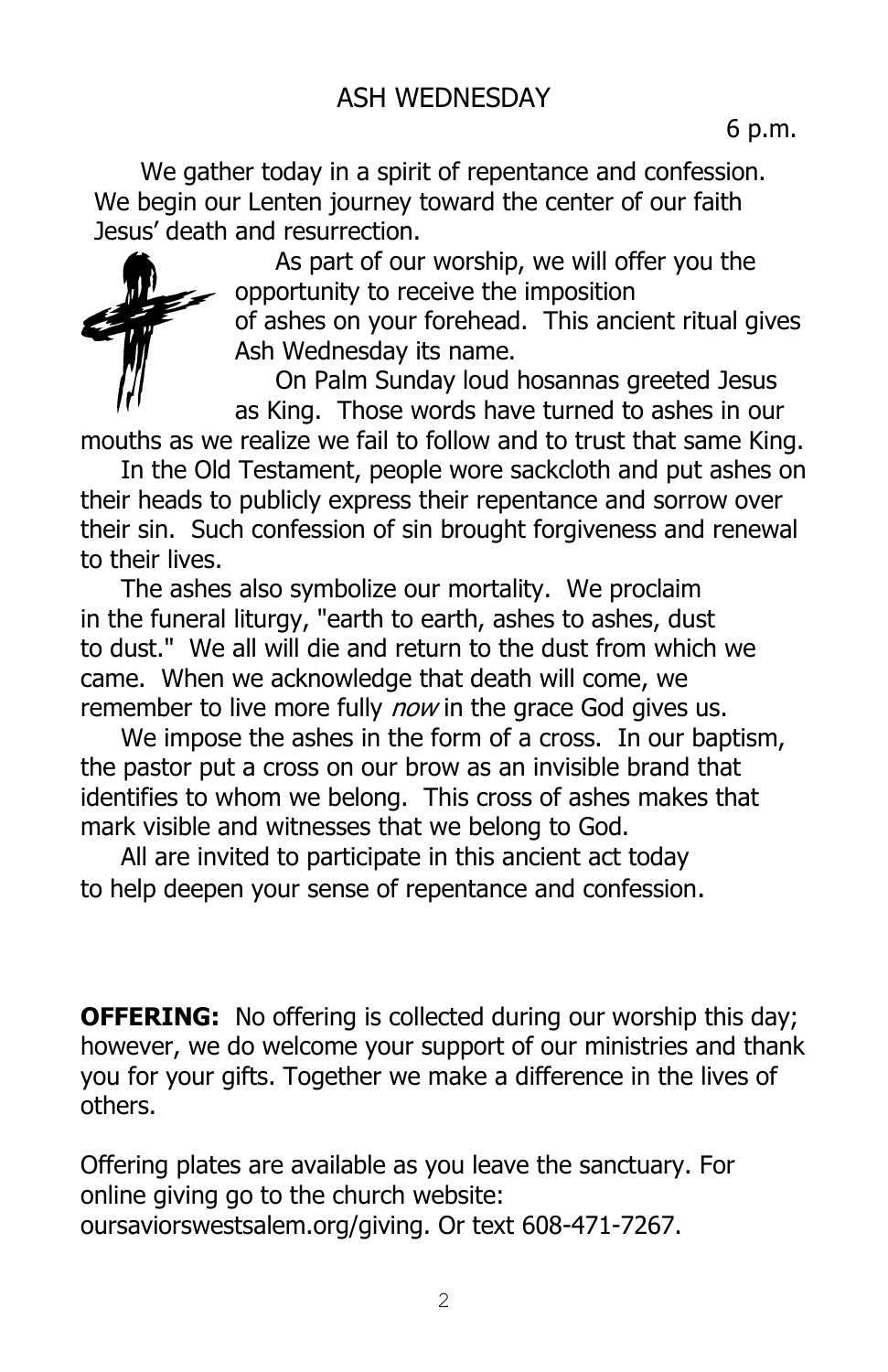#### ASH WEDNESDAY

\*Please stand as you are able

**Confession:** Our worship today includes the imposition of ashes as we begin our solemn Lenten call to repentance and our journey to the baptismal waters of Easter. We are reminded confession is a two-part event. First, we express our sinfulness and call to God for mercy. Second, we hear the word of grace and mercy from our loving God. We are reminded that just as we receive God's grace, we are also to extend that same grace to other troubled sinners.

The assembly gathers in silence.

### **\*PSALM 51**

<sup>1</sup>Have mercy on me, O God, according to your steadfast love; **in your great compassion blot out my offenses.** <sup>2</sup>Wash me through and through from my wickedness, **and cleanse me from my sin.**  $3$ For I know my offenses, **and my sin is ever before me.** <sup>4</sup>Against you only have I sinned and done what is evil in your sight; **so you are justified when you speak and right in your judgment.**  5 Indeed, I was born steeped in wickedness, **a sinner from my mother's womb.** 6 Indeed, you delight in truth deep within me, **and would have me know wisdom deep within.**  $7$ Remove my sins with hyssop, and I shall be clean; **wash me, and I shall be purer than snow.** <sup>8</sup>Let me hear joy and gladness, **that the body you have broken may rejoice.** <sup>9</sup>Hide your face from my sins, **and blot out all my wickedness.**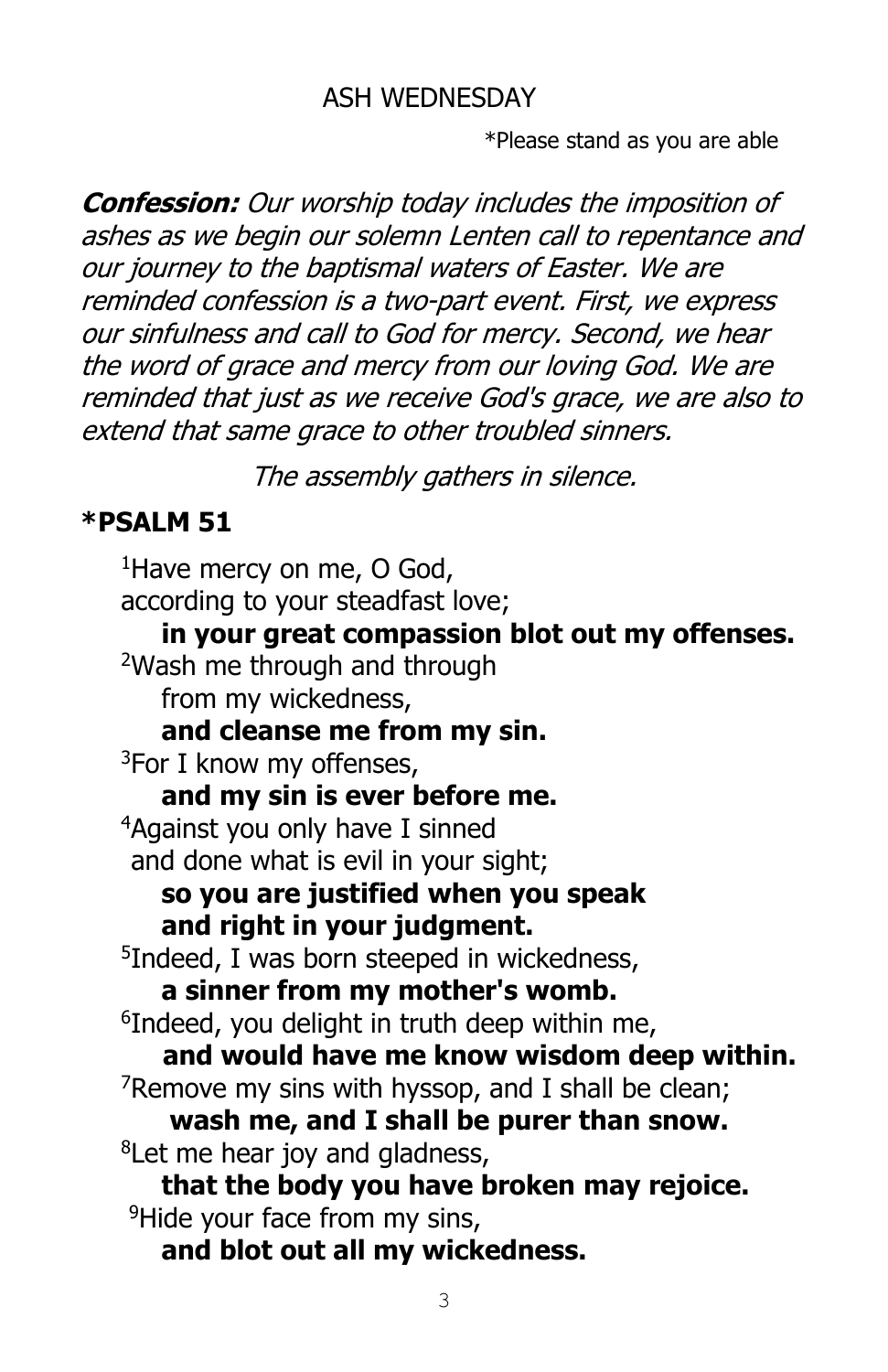<sup>10</sup>Create in me a clean heart, O God, **and renew a right spirit within me.** <sup>11</sup>Cast me not away from your presence, **and take not your Holy Spirit from me.**  $12$ Restore to me the joy of your salvation **and sustain me with your bountiful Spirit.**  $13$  Let me teach your ways to offenders, **and sinners shall be restored to you.** <sup>14</sup>Rescue me from bloodshed, O God of my salvation, **and my tongue shall sing of your righteousness.** <sup>15</sup>O LORD, open my lips, **and my mouth shall proclaim your praise.**  $16$ For you take no delight in sacrifice, or I would give it. **You are not pleased with burnt offering.** <sup>17</sup>The sacrifice of God is a troubled spirit; **a troubled and broken heart, O God, you will not despise.** 18Have mercy on me, O God, according to your steadfast love; **in your great compassion blot out my offenses.**

**HANDBELL CHOIR** "What Wondrous Love Is This"

## **\*CONFESSION OF SIN**

Let us confess our sin in the presence of God and of one another.

Silence is kept for reflection and self-examination.

Most holy and merciful God,

**we confess to you and to one another, and before the whole company of heaven, that we have sinned by our fault, by our own fault, by our own most grievous fault, in thought, word, and deed, by what we have done and by what we have left undone.**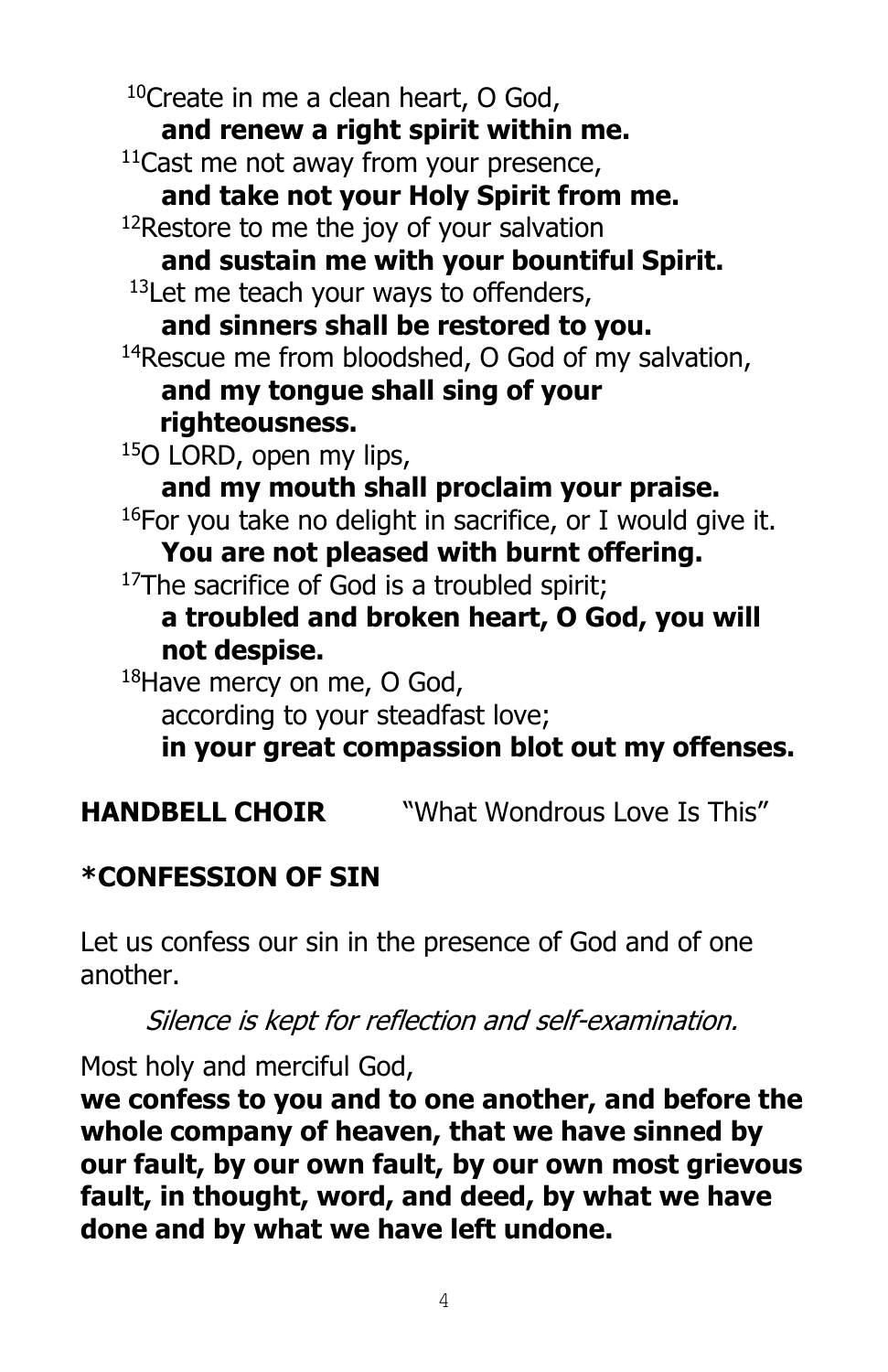We have not loved you with our whole heart, and mind, and strength. We have not loved our neighbors as ourselves. We have not forgiven others as we have been forgiven. **Have mercy on us, O God.**

We have shut our ears to your call to serve as Christ served us. We have not been true to the mind of Christ. We have grieved your Holy Spirit.

#### **Have mercy on us, O God.**

Our past unfaithfulness, the pride, envy, hypocrisy, and apathy that have infected our lives, we confess to you. **Have mercy on us, O God.**

Our self-indulgent appetites and ways, and our exploitation of other people, we confess to you.

#### **Have mercy on us, O God.**

Our negligence in prayer and worship, and our failure to share the faith that is in us, we confess to you. **Have mercy on us, O God.**

Our neglect of human need and suffering, and our indifference to injustice and cruelty, we confess to you. **Have mercy on us, O God.**

Our false judgments, our uncharitable thoughts toward our neighbors, and our prejudice and contempt toward those who differ from us, we confess to you. **Have mercy on us, O God.**

Our waste and pollution of your creation, and our lack of concern for those who come after us, we confess to you. **Have mercy on us, O God.**

Restore us, O God, and let your anger depart from us. **Hear us, O God, for your mercy is great.**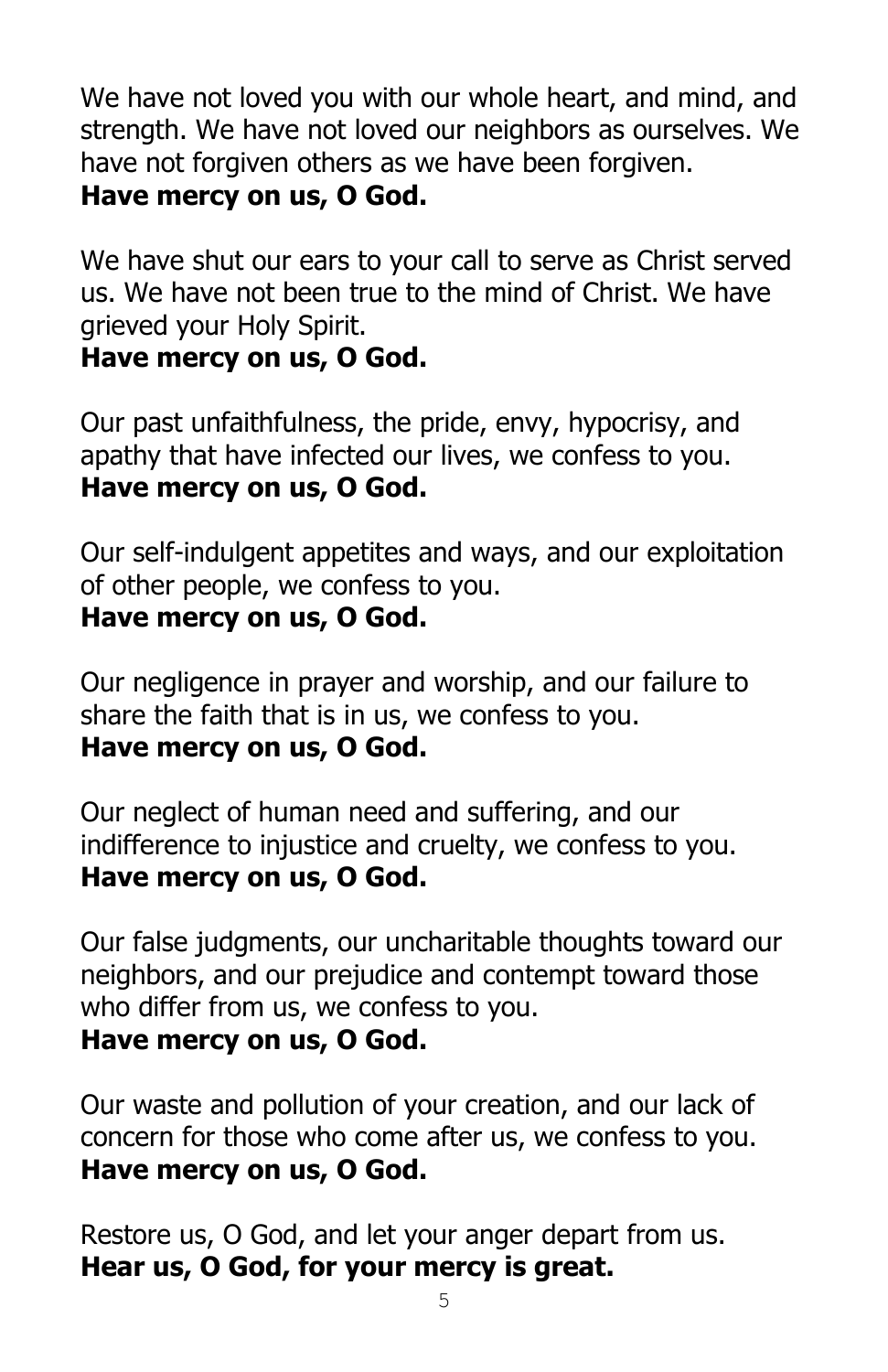### **"BLESSING THE DUST"** by Jan Richardson

### **IMPOSITION OF ASHES**

People may come forward to receive the ashes. Ministers mark the forehead of each person with a cross of ashes, saying: Remember that you are dust, and to dust you shall return.

\*Accomplish in us, O God, the work of your salvation, **that we may show forth your glory in the world.**

By the cross and passion of your Son, our Savior, **bring us with all your saints to the joy of his resurrection.**

Almighty God have mercy on us, forgive us all our sins through our Lord Jesus Christ, strengthen us in all goodness, and by the power of the Holy Spirit keep us in eternal life. **Amen.**

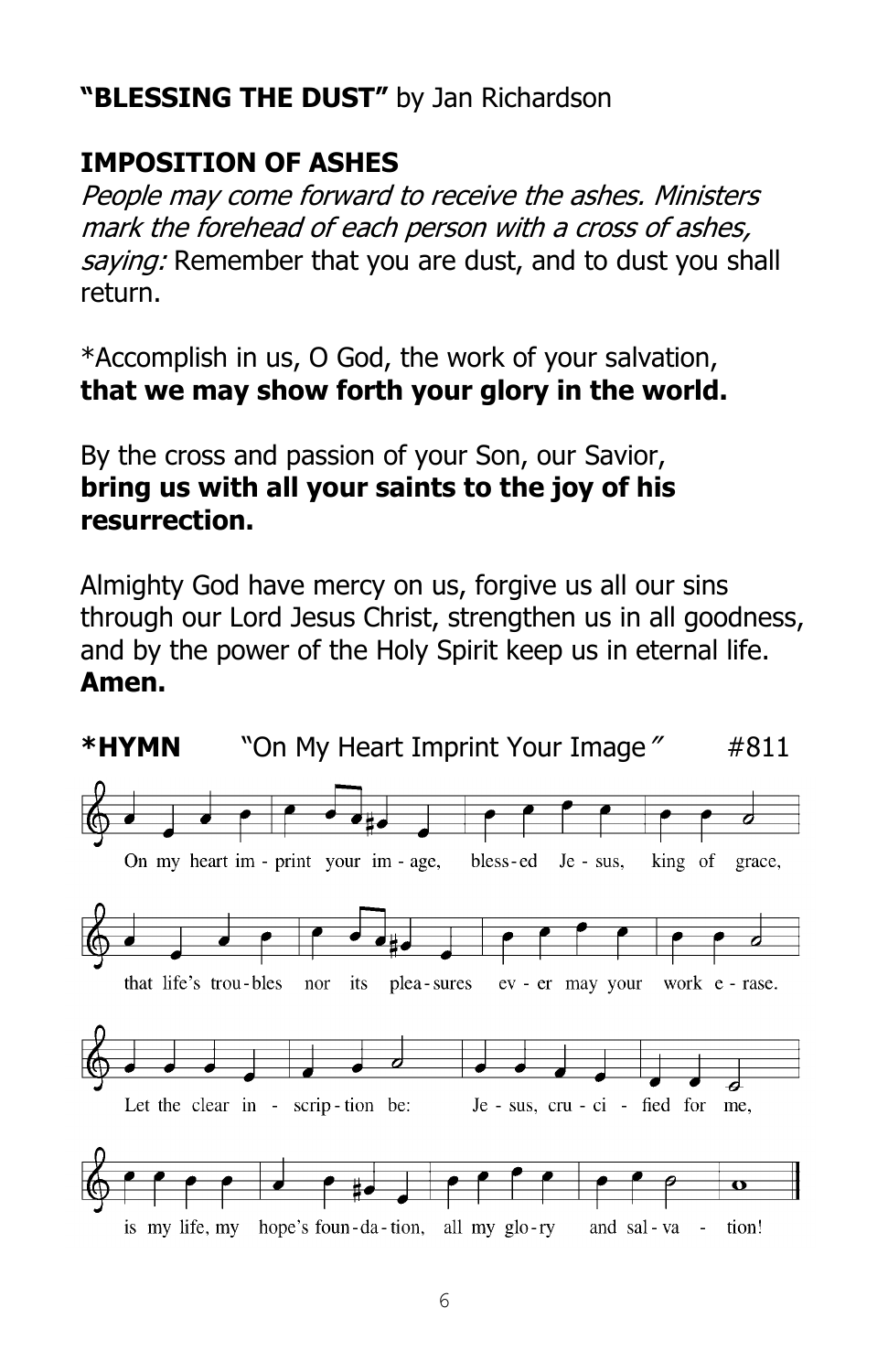### **READING**: Isaiah 58:1-12

Shout out, do not hold back! Lift up your voice like a trumpet! Announce to my people their rebellion, to the house of Jacob their sins. Yet day after day they seek me and delight to know my ways, as if they were a nation that practiced righteousness and did not forsake the ordinance of their God; they ask of me righteous judgments, they delight to draw near to God. "Why do we fast, but you do not see? Why humble ourselves, but you do not notice?" Look, you serve your own interest on your fast day, and oppress all your workers.

Look, you fast only to quarrel and to fight and to strike with a wicked fist. Such fasting as you do today will not make your voice heard on high. Is such the fast that I choose, a day to humble oneself? Is it to bow down the head like a bulrush, and to lie in sackcloth and ashes? Will you call this a fast, a day acceptable to the Lord? Is not this the fast that I choose: to loose the bonds of injustice, to undo the thongs of the yoke, to let the oppressed go free, and to break every yoke?

Is it not to share your bread with the hungry, and bring the homeless poor into your house; when you see the naked, to cover them, and not to hide yourself from your own kin? Then your light shall break forth like the dawn, and your healing shall spring up quickly; your vindicator shall go before you, the glory of the Lord shall be your rear guard. Then you shall call, and the Lord will answer; you shall cry for help, and he will say, Here I am. If you remove the yoke from among you, the pointing of the finger, the speaking of evil, if you offer your food to the hungry and satisfy the needs of the afflicted, then your light shall rise in the darkness and your gloom be like the noonday. The Lord will guide you continually, and satisfy your needs in parched places, and make your bones strong; and you shall be like a watered garden, like a spring of water, whose waters never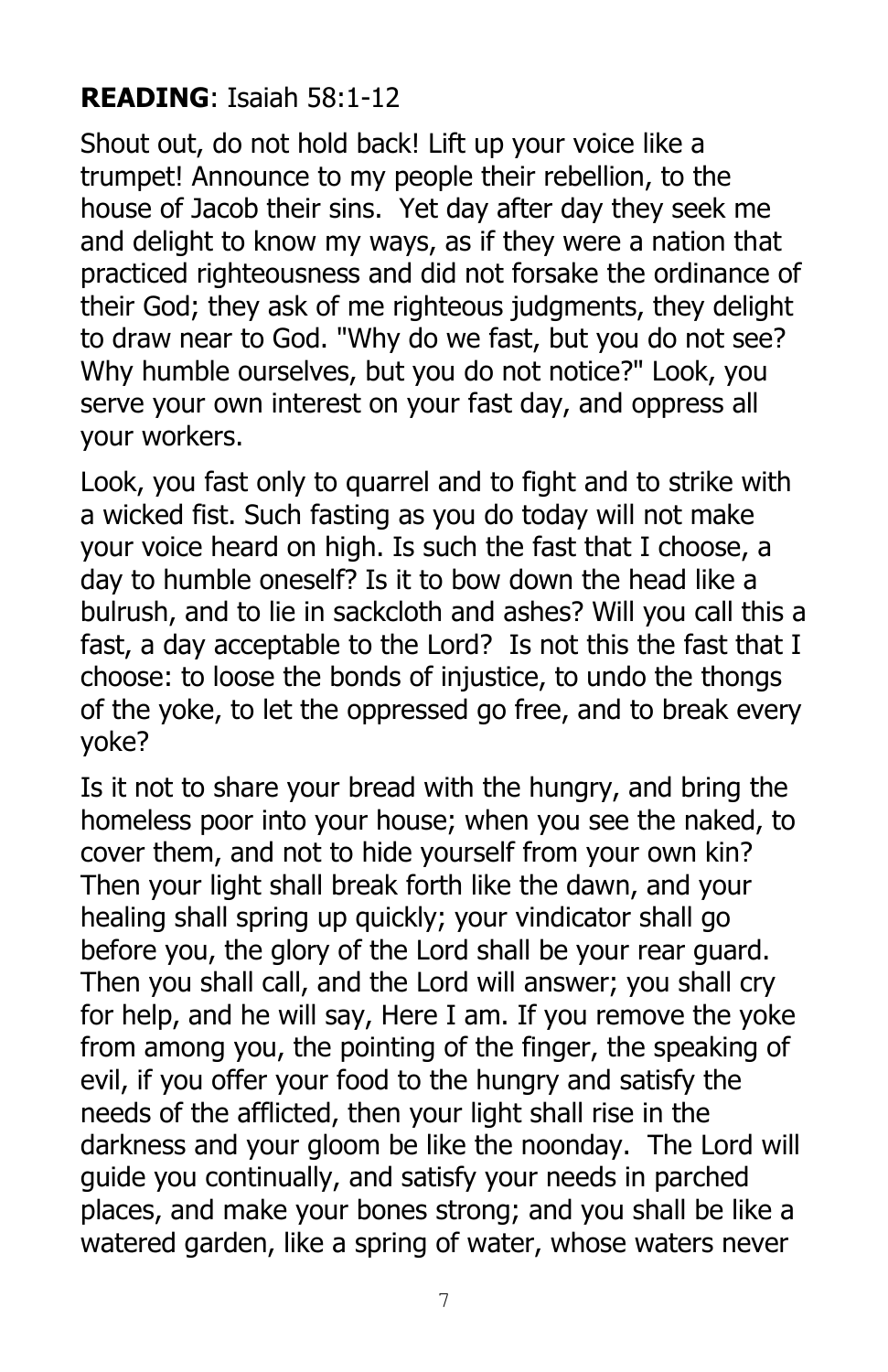fail. Your ancient ruins shall be rebuilt; you shall raise up the foundations of many generations; you shall be called the repairer of the breach, the restorer of streets to live in.

### **\*GOSPEL:** Luke 18:9-14

Jesus also told this parable to some who trusted in themselves that they were righteous and regarded others with contempt: "Two men went up to the temple to pray, one a Pharisee and the other a tax collector. The Pharisee, standing by himself, was praying thus, "God, I thank you that I am not like other people: thieves, rogues, adulterers, or even like this tax collector. I fast twice a week; I give a tenth of all my income.' But the tax collector, standing far off, would not even look up to heaven, but was beating his breast and saying, "God, be merciful to me, a sinner!' I tell you, this man went down to his home justified rather than the other; for all who exalt themselves will be humbled, but all who humble themselves will be exalted."

### **HOMILY**

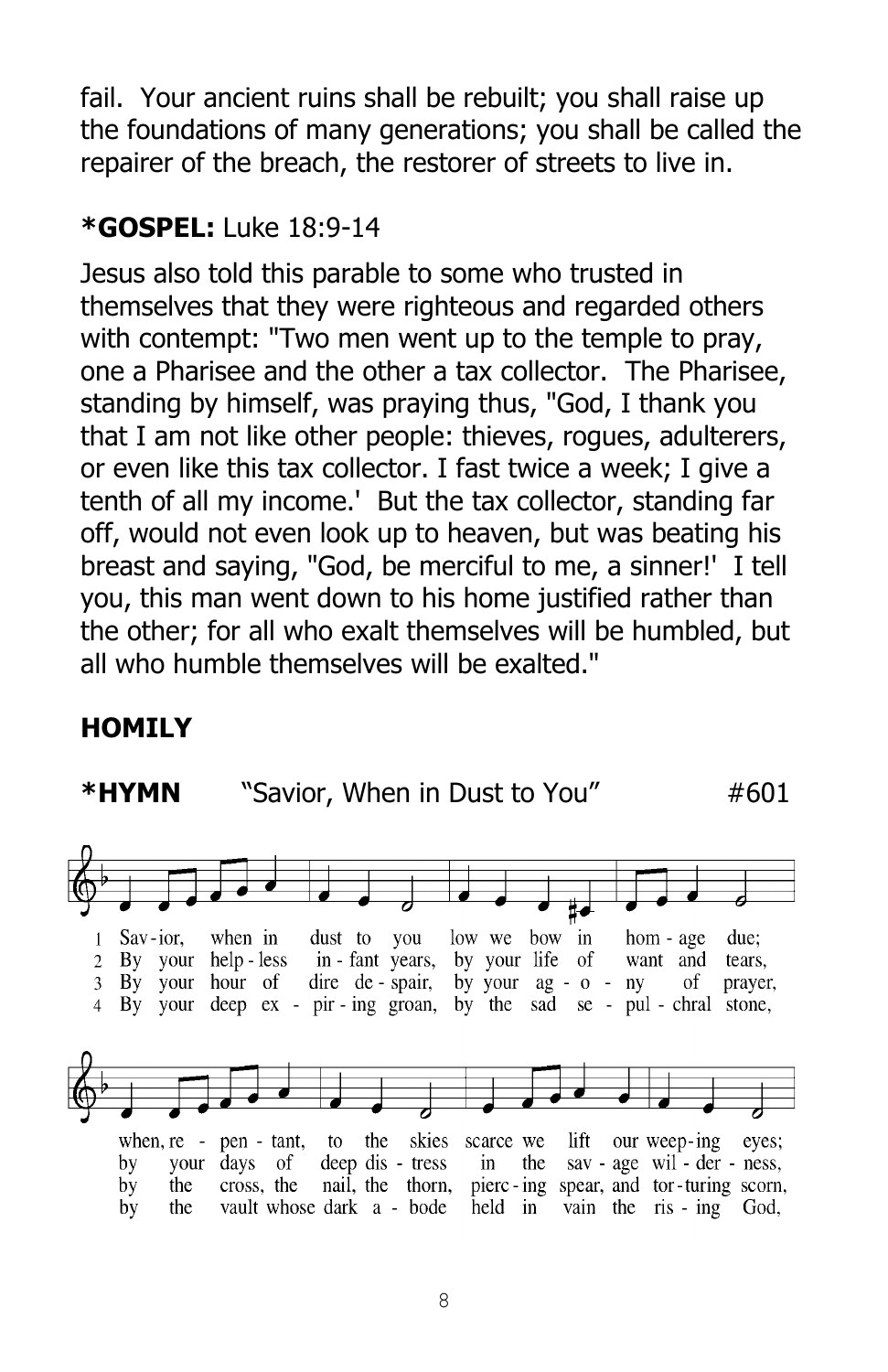

oh, by all your pains and woe suf-fered once for **us**  $be - low$ , of the in-sult-ing by the dread, mys - te - rious hour tempt - er's pow'r, by the gloom that veiled the skies o'er the dread-ful sac -  $ri$  - fice, heav'n re - stored, might-y, re - as - cend - ed Lord, oh, from earth to



bend-ing from your throne on high, hear our pen -  $i$  - ten - tial cry!  $fa - v'$ ring eye; hear our cry! turn, oh, turn a  $pen - i$  ten - tial lis - ten to our hum-ble sigh; hear our  $pen - i$  ten - tial cry! bend-ing from your throne on high, hear our  $pen - i$  ten - tial cry!

### **\*PRAYERS OF INTERCESSION**

Drawn close to the heart of God, we offer these prayers for the church, the world, and all who are in need.

#### A brief silence.

Renew your church, O God. When we have drifted from our call to proclaim repentance and to guide your people toward justice, lead us back to you. Encourage believers who hold the church's doors open to those who have felt excluded. Merciful God,

#### **receive our prayer.**

Renew your creation, O God. Transform parched places into watered gardens and preserve every creature that awaits the arrival of spring. Turn each of us from practices of environmental exploitation to become responsible stewards of all you have made. Merciful God,

#### **receive our prayer.**

Renew our civic life, O God. Teach those in authority to advocate for the liberation of all who are oppressed and grant them courage to make difficult decisions. Merciful God, **receive our prayer.**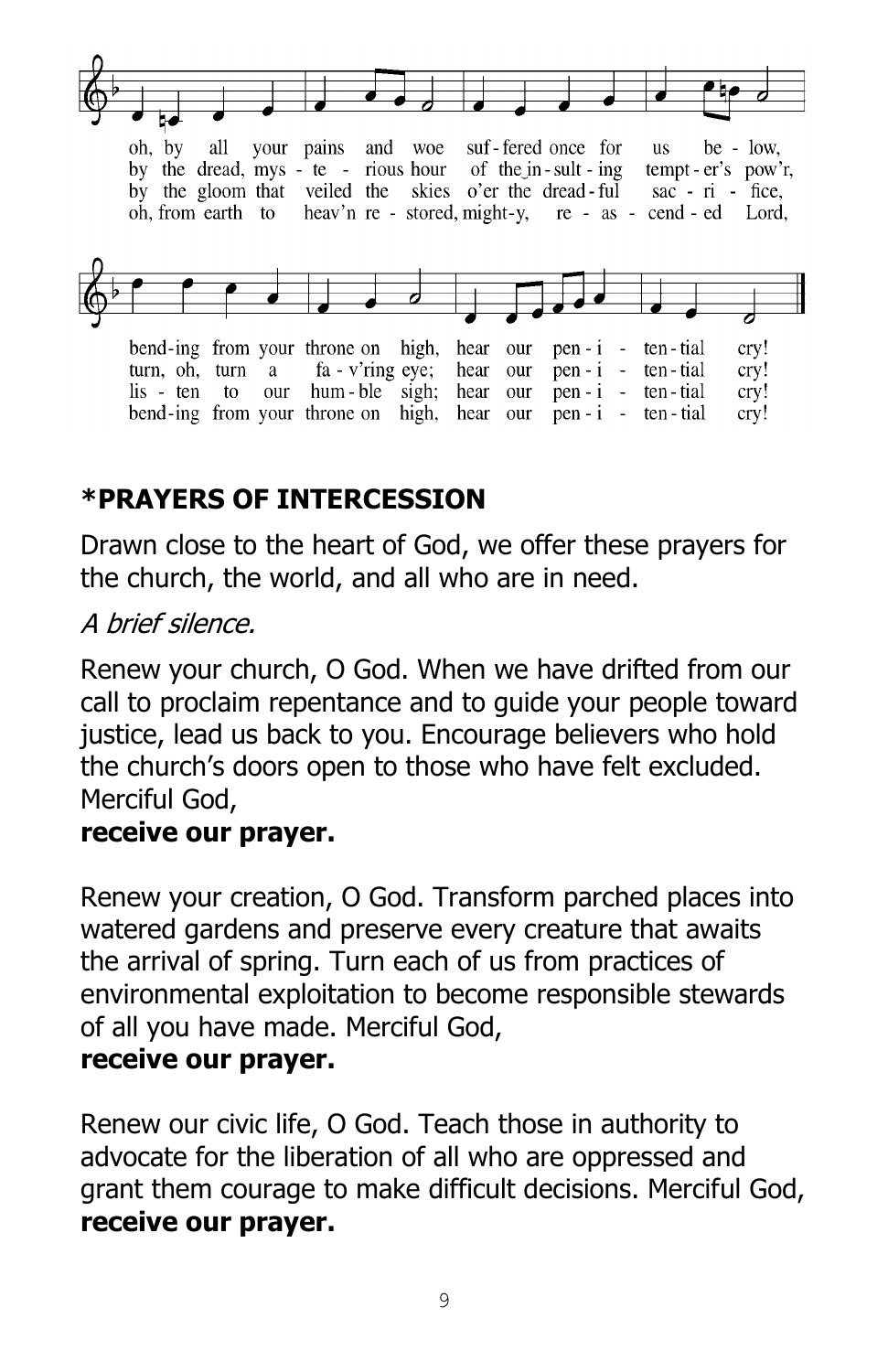Renew our lives, O God. Spare your people from diseases of the body, mind, or spirit and send healing to those overcome by illness or grief. Restore to us the joy of your salvation. Merciful God,

### **receive our prayer.**

Renew this congregation, O God. During these forty days of Lent, confirm our sense of mission and expand our imagination for ministry. Deepen our faith, increase our love, and draw us into your unfolding work of healing and restoration. Merciful God,

### **receive our prayer.**

Here other intercessions may be offered.

As we mark ashes on our foreheads, we give you praise, O God, for all the saints who died and yet are alive with you. Receive us with them into your eternal embrace. Merciful God,

### **receive our prayer.**

Accept the prayers we bring, O God, on behalf of a world in need, for the sake of Jesus Christ. **Amen.**

### **\*EUCHARISTIC PRAYER**

### **\*LORD'S PRAYER**

**Our Father, who art in heaven, hallowed be thy name, thy kingdom come, thy will be done, on earth as it is in heaven. Give us this day our daily bread; and forgive us our trespasses, as we forgive those who trespass against us; and lead us not into temptation, but deliver us from evil. For thine is the kingdom, and the power, and the glory,forever and ever. Amen.**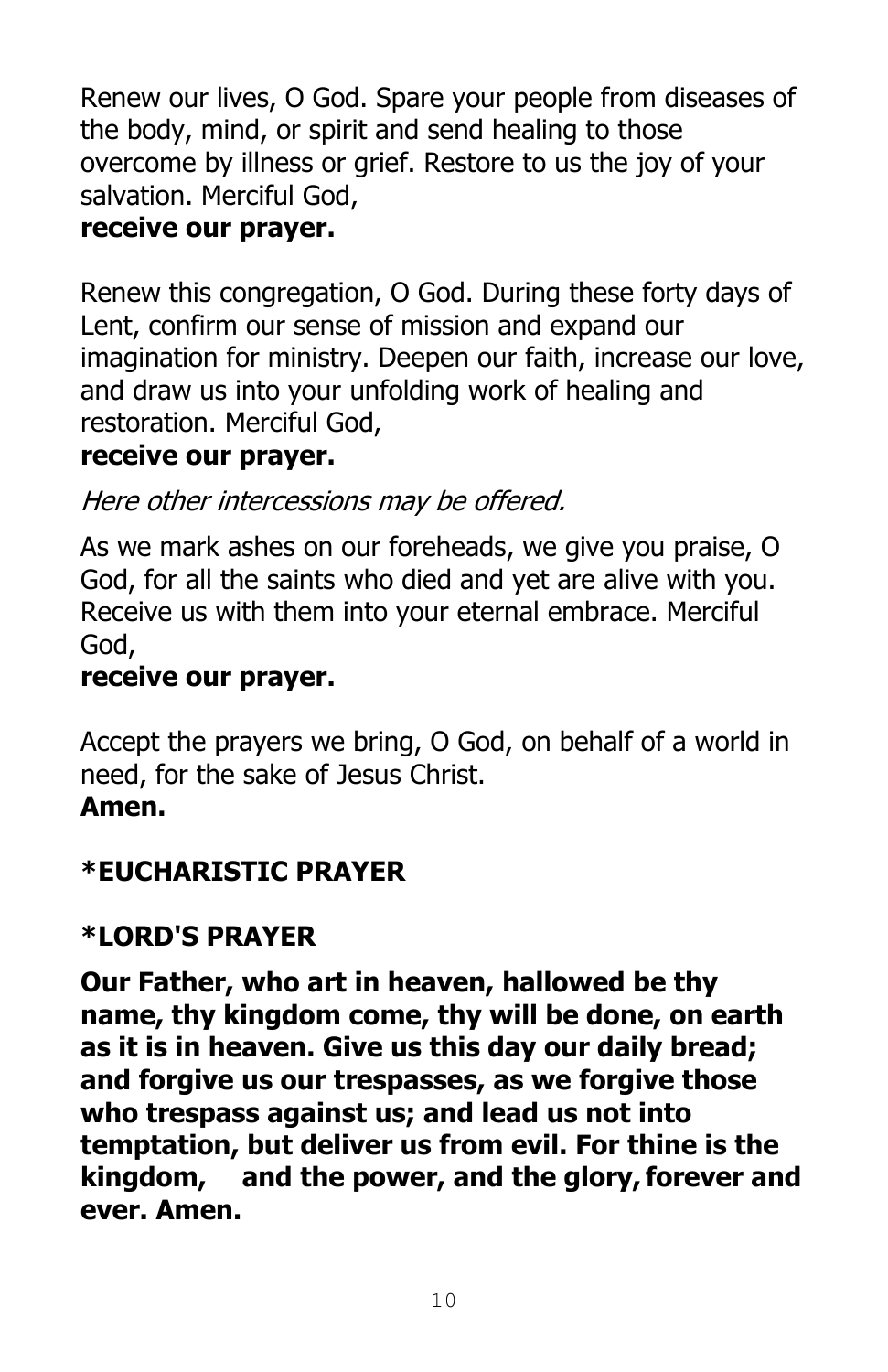**HOLY COMMUNION** All who believe that our Lord Jesus Christ is truly present in the bread and wine of Holy Communion, bringing to us the gift of forgiveness and the promise of eternal life, are welcome to gather at the Lord's Table. Younger children are invited to come forward to receive a blessing.

Both wine and grape juice are available – grape juice glasses are circled in purple. Gluten free wafers are also available.

### **\*INVITATION TO COMMUNION**

Here is food and drink for the journey. Take and be filled.

### **DISTRIBUTION**

### **\*POST COMMUNION PRAYER**

Blessed Jesus, in this rich meal of grace, you have fed us with your body, the bread of life. Now send us forth to bear your life-giving hope to a world in need. **Amen.**

### **\*BLESSING**

God, who fills the creation with abundance, Christ, who spreads his arms in forgiveness, Holy Spirit, who draws ever near to us, bless you and bring you to life everlasting. **Amen.**